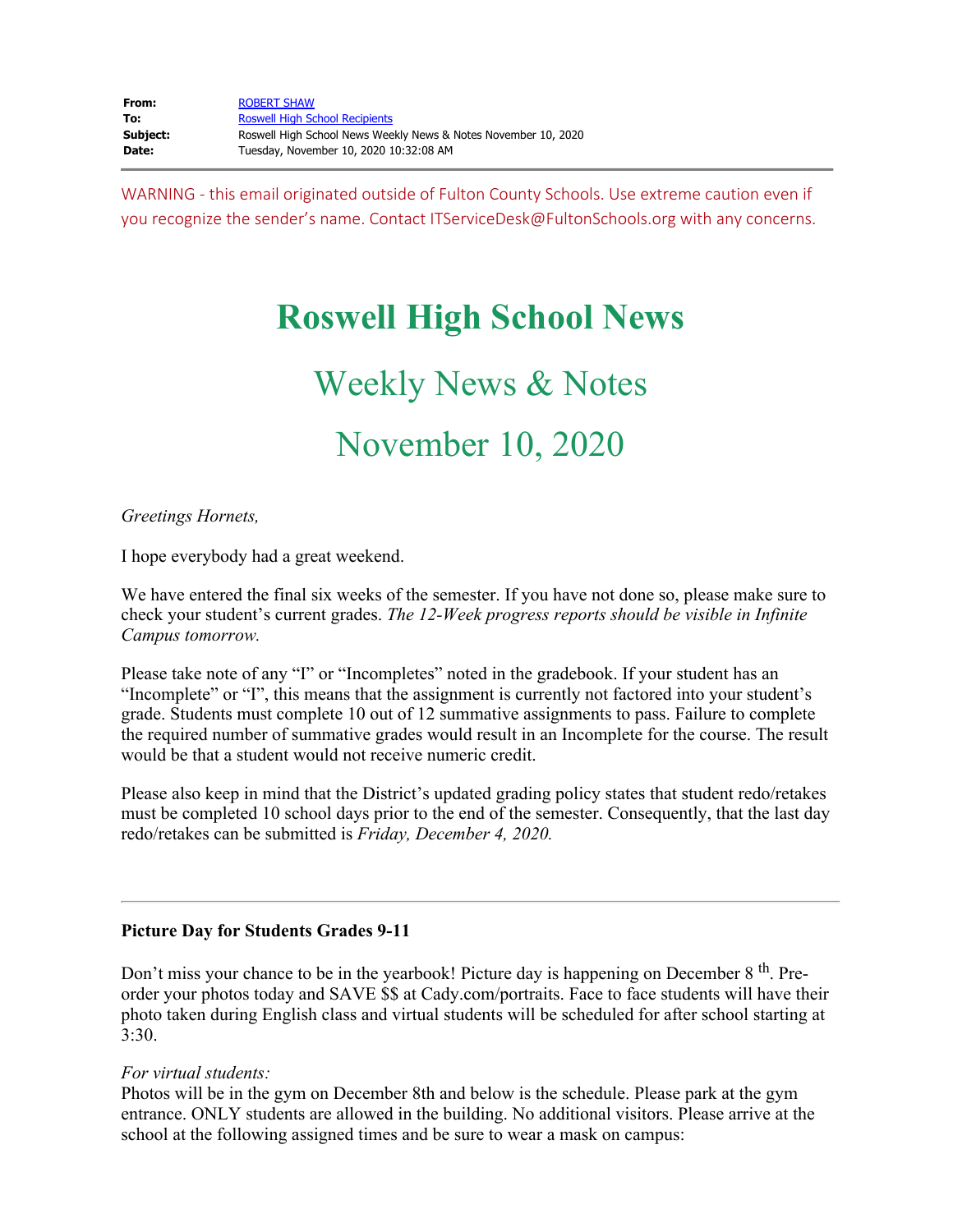- Last Names A-H 3:30-4:00
- Last Names I-P 4:00-4:30
- Last Names Q-Z 4:30-5:00

Makeup day for underclassmen is scheduled for January 19<sup>th</sup>.

#### **Reminder - Parent COVID Reporting Portal.**

Thank you to those of you who have asked about how the notification process works if a student or staff member at Roswell High School tests positive for COVID.

If you suspect that your student has had **any** interaction with a person who may be positive for COVID, **please report that to the portal** .

This could include contact at home, at school (with another student or staff member), with your family, or even at the store. This information helps our school nurses accurately communicate with the Board of Health and makes sure we are giving the appropriate people all the information they need to make the best decisions they can.

All of the information needed to make a report is [HERE](https://nam03.safelinks.protection.outlook.com/?url=https%3A%2F%2Ffultonschools.az1.qualtrics.com%2Fjfe%2Fform%2FSV_6hWlX46FNk8pNlz&data=04%7C01%7Cmurphys%40fultonschools.org%7Cd37c3d1214af4380a37608d8858dad28%7C0cdcb19881694b70ba9fda7e3ba700c2%7C1%7C0%7C637406191270204607%7CUnknown%7CTWFpbGZsb3d8eyJWIjoiMC4wLjAwMDAiLCJQIjoiV2luMzIiLCJBTiI6Ik1haWwiLCJXVCI6Mn0%3D%7C1000&sdata=19ySQLWZHOBeuLtyJY5BWOyz25FIVfnNiyA7JFoRn80%3D&reserved=0) or on the front page of the District website at [www.fultonschools.org](http://www.fultonschools.org/) .

## **Cyberbullying**

Cyberbullying continues to be an issue of concern. Please click [HERE](https://nam03.safelinks.protection.outlook.com/?url=http%3A%2F%2Fnew.shawadmin.com%2FRoswell%2FPublic%2FCyber.pdf&data=04%7C01%7Cmurphys%40fultonschools.org%7Cd37c3d1214af4380a37608d8858dad28%7C0cdcb19881694b70ba9fda7e3ba700c2%7C1%7C0%7C637406191270204607%7CUnknown%7CTWFpbGZsb3d8eyJWIjoiMC4wLjAwMDAiLCJQIjoiV2luMzIiLCJBTiI6Ik1haWwiLCJXVCI6Mn0%3D%7C1000&sdata=unmKtyGRkSMSmtSG0vvTDp%2FriAsvaAK1qdb%2Fq8%2Bih%2Bs%3D&reserved=0) for some information for parents. Please let an administrator know if you have any questions or concerns.

#### **Daily Announcements**

Did you know that the same announcements read at the beginning of the school day are also posted on the school website? Click [HERE](https://www.fultonschools.org/Page/16758) to keep up with everything happening at Roswell High School.

#### **End of First Semester Information**

Thank you to the RHS School Leadership team and others as we have developed our plan for the end of the semester. Please click [HERE](https://nam03.safelinks.protection.outlook.com/?url=http%3A%2F%2Fnew.shawadmin.com%2FRoswell%2FPublic%2FCommunity20202021.pdf&data=04%7C01%7Cmurphys%40fultonschools.org%7Cd37c3d1214af4380a37608d8858dad28%7C0cdcb19881694b70ba9fda7e3ba700c2%7C1%7C0%7C637406191270214600%7CUnknown%7CTWFpbGZsb3d8eyJWIjoiMC4wLjAwMDAiLCJQIjoiV2luMzIiLCJBTiI6Ik1haWwiLCJXVCI6Mn0%3D%7C1000&sdata=EBdgVjFU46amwMIyxwJ326C2NKn2swyB8bcnRN%2BxQsM%3D&reserved=0) and bookmark the page as it will be updated regularly in case things change.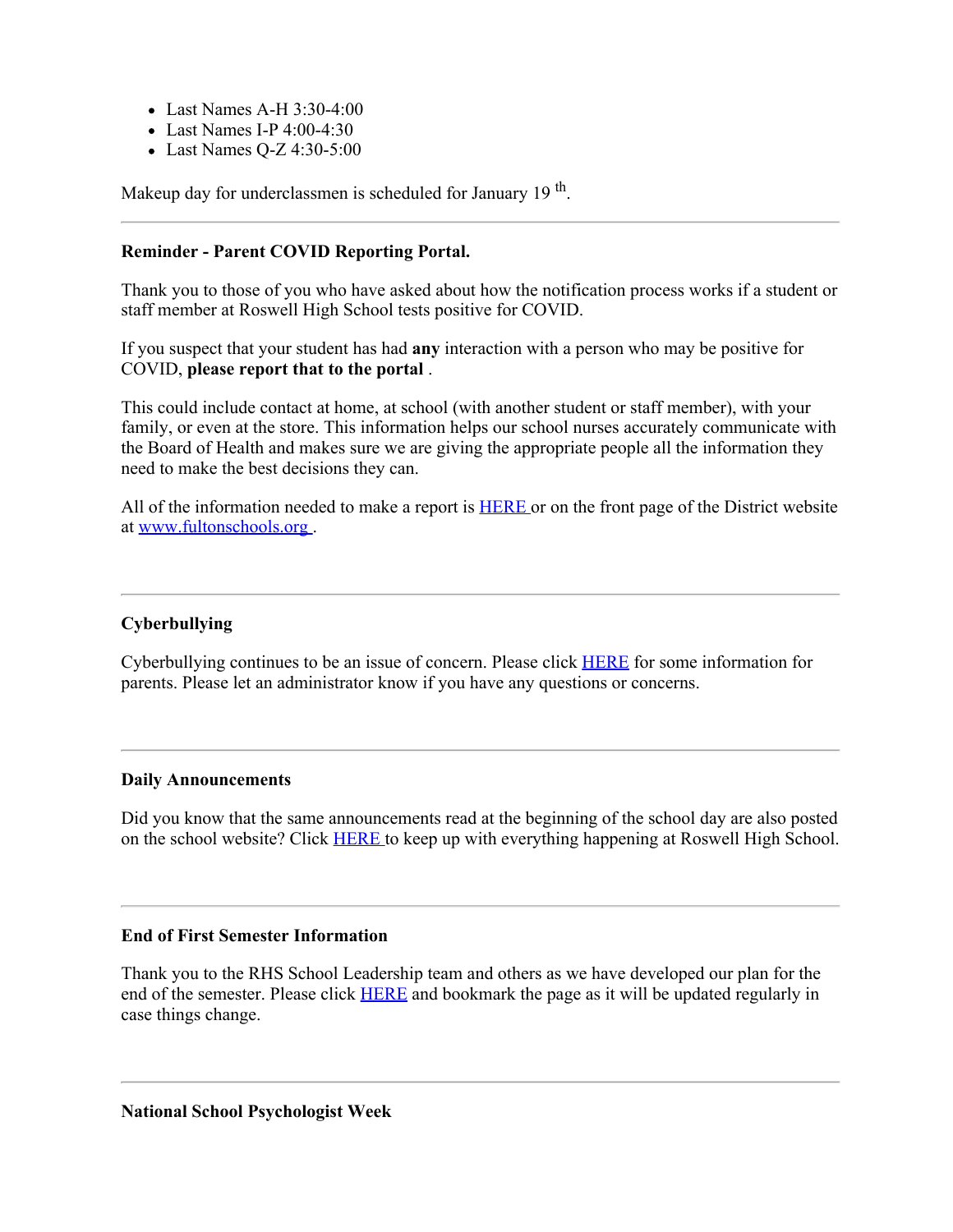

(Image from nysut.org)

This is National School Psychologist Week. Roswell is fortunate to be served by Andy Underwood who is our school psychologist. Mr. Underwood is an important part of our team as we try to help all students achieve their full potential. Mr. Underwood asked that I share the information below.

## *Hi Roswell High School!*

*This week is National School Psychology Week (November 9th-13th)! During this week, schools throughout the United States will celebrate and highlight the important work that school psychologists do to help students thrive. I am excited to tell you a little about myself and what school psychologists do!*

*School psychologists are uniquely qualified members of school teams that support students' ability to learn and teachers' ability to teach. We apply our expertise in mental health, learning, and behavior to help students succeed academically, socially, behaviorally, and emotionally. School Psychologist's partner with families, teachers, school administrators, and other professionals to create safe, healthy, and supportive learning environments that strengthen connections between home, school, and the community.*

*I have been working with Fulton County Schools since 2004 and I am excited to a part of this amazing team at Roswell High for by second year. After graduating from Northern Arizona University in Flag Staff, Arizona, I began my career as a school Psychologist working for Peoria Unified School District just outside of Phoenix Arizona. My professional skills and interests are around managing difficult behaviors, managing crisis, and mental health! I have a lot of experience working with students with Specific Learning Disabilities, Autism, Emotional and Behavioral Disorders, and ADHD.*

*This year's theme for School Psychology week is "The Power of Possibility". The word "possibility" implies hope, growth, resilience, and renewal. Possibility suggests that even something as small as a seed can grow into something magnificent. The word "power" implies that things can and will happen. When we focus on what is possible, we have hope that students will grow, thrive, and bloom! As we all navigate life through the unprecedented times, I hope that we can all cultivate hope and possibility for ourselves and our students.*

*Andy Underwood*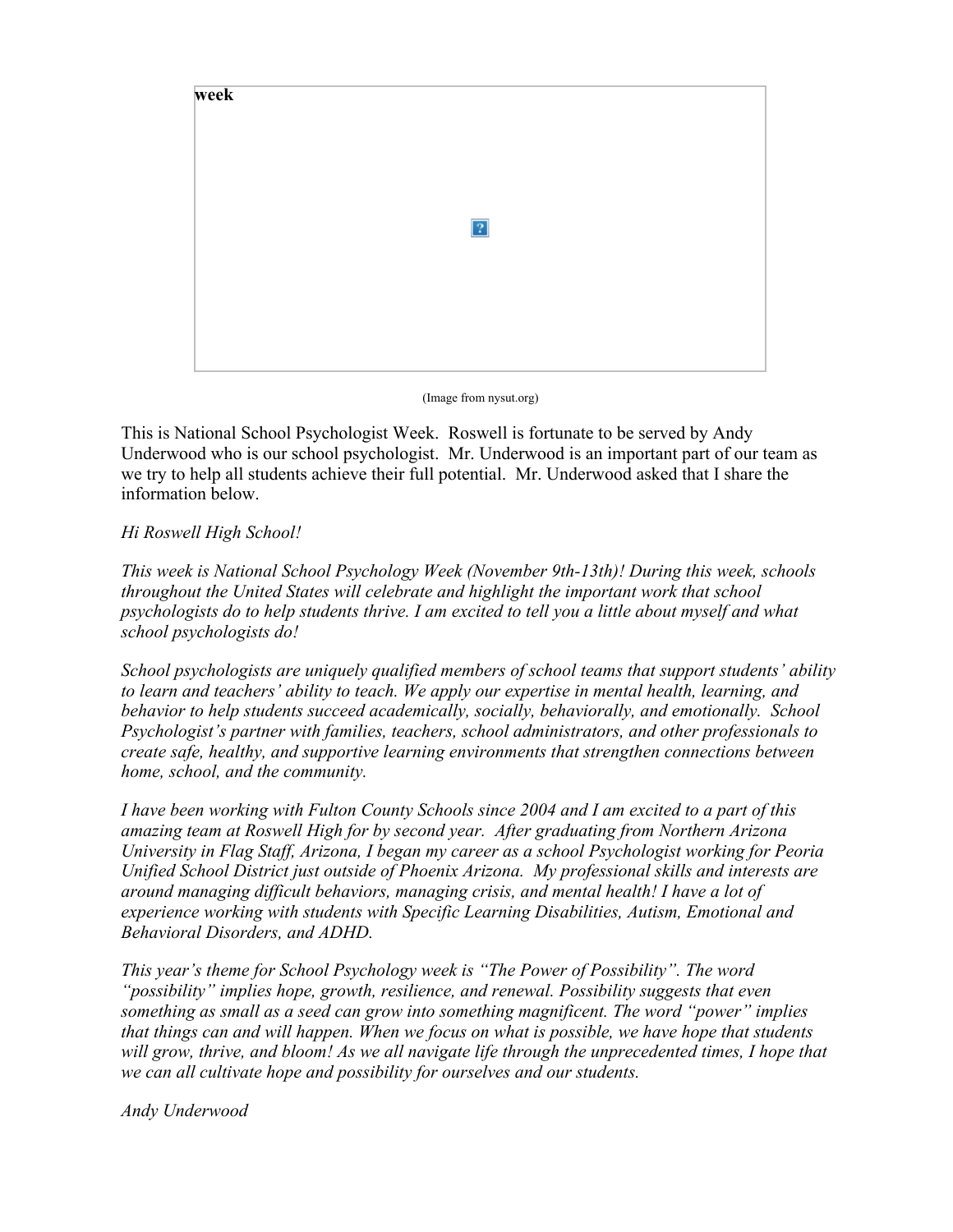| congrats |  |
|----------|--|
|          |  |
|          |  |

#### **College Board National Recognition**

Congratulations to Roswell student Jordan Freeman. Jordan was named by the College Board as a *2020-2021 African-American Scholar* . The recognition, according to the College Board, was earned based on Jordan's "remarkable academic achievements and outstanding performance on the PSAT." Congratulations Jordan! We are all very proud of you.

#### **Celebration Conference**

Last week on Election Day, the District hosted a virtual conference where, among other things, teachers could hear from other teacher-leaders in Fulton County School to learn more about teaching and learning during these unprecedented times. Two Roswell staff members served on various discussion panels. Congratulations to Michal Holby and Susan Pappas and thanks for representing our school so well.

#### **Staff of Excellence Award**

Congratulations to Nancy Moeller for being recognized with the September *Staff of Excellence* Award. Thanks to Teacher of the Year Rebecca Glover for making sure this important and valued recognition continues. Great job Nancy and thanks for all you do.



#### **9th Grade Class Officers**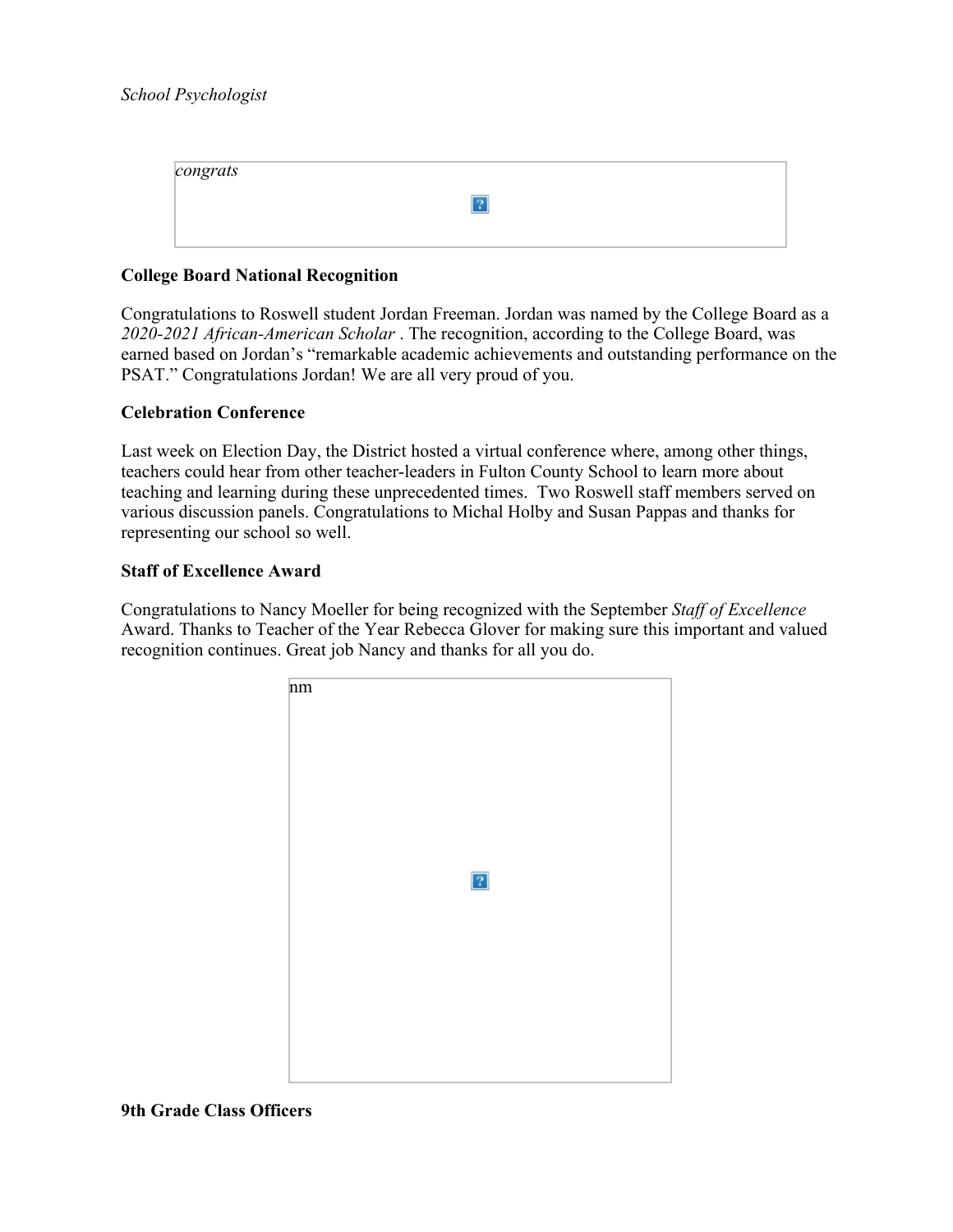



# **Varsity Softball**

Congratulations to Senior Hannah Gore who was named to the Georgia Dugout Club All-State Team! Well deserved and congratulations to Hannah.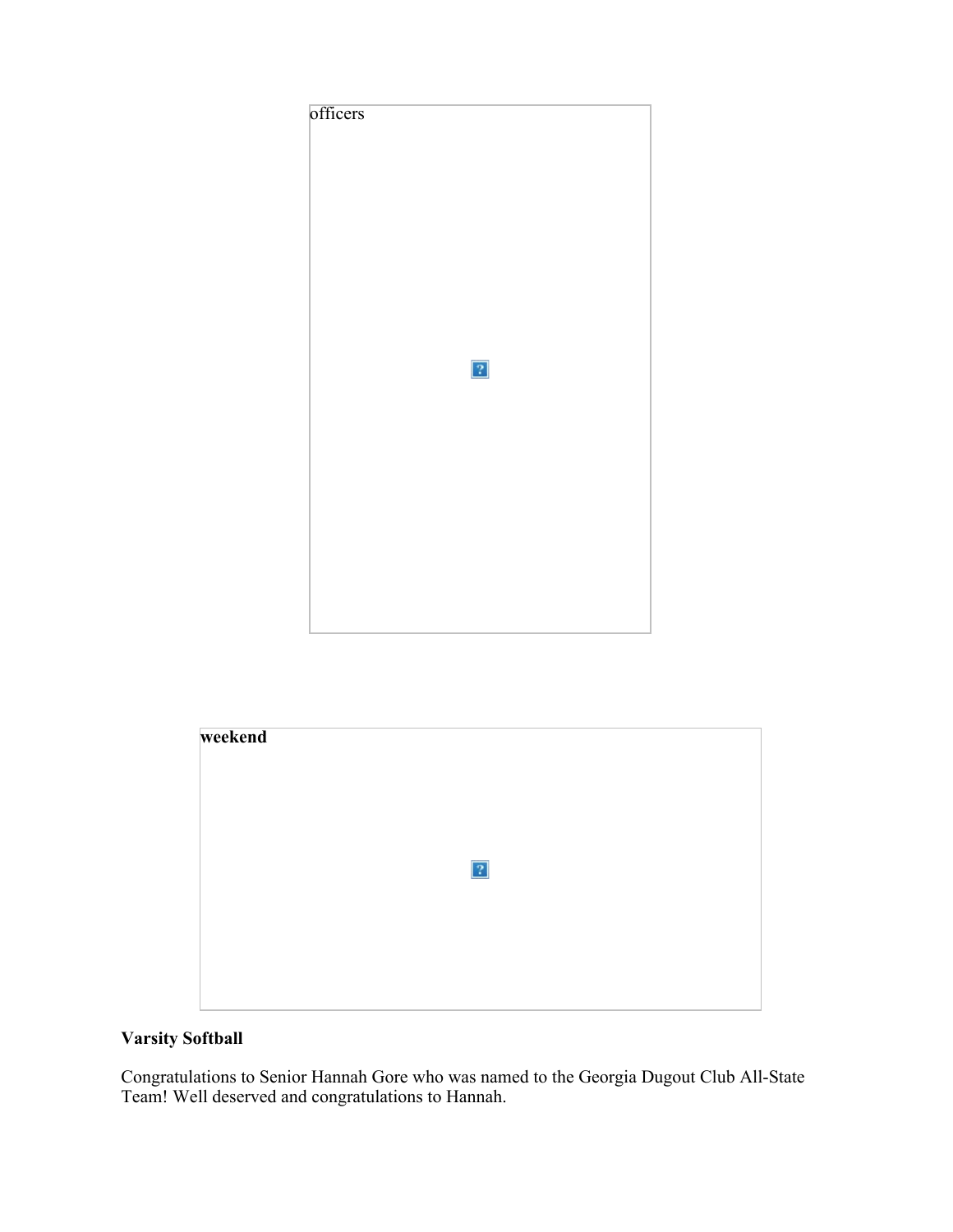

# **Varsity Cross-Country**

Both the Boys and Girls Cross-Country teams earned a trip in the 7A State Meet this weekend in Carrollton, Georgia. Congratulations to both teams on great seasons. The Boys team finished 12 <sup>th</sup> out of 30 teams and the Girls finished 11<sup>th</sup> out of 30. There is a lot to build on for next year. Congratulations.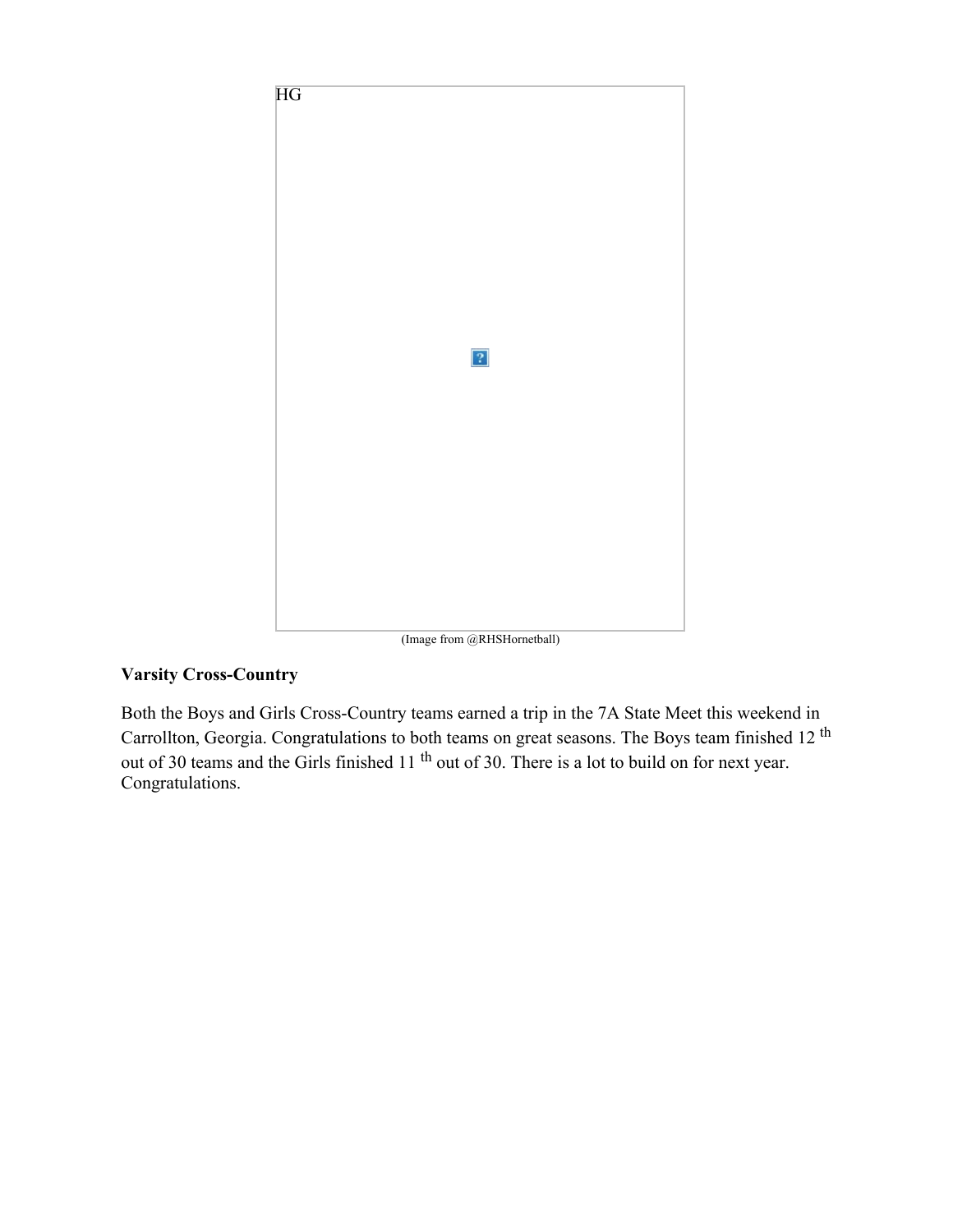

Congratulations to the Roswell Swim and Dive team as they started their season with a great meet on Saturday at the West Hall Fall Frenzy Meet. The Hornets Girls and Boys teams both won, which resulted in a combined score that put them in 1<sup>st</sup> Place!

The following athletes have already met their State qualifying times:

- Boys 200 Medley Relay 1:48.46
- Thomas Chritton: 100 Fly 56.46, 100 Breast 1:05.36
- $\bullet$  Fiona Getch: 100 Fly 1:03.78

Congrats also to these Hornets that won their events:

- Zach Beatty-200 Free
- Thomas Chritton-100 Fly
- Fiona Getch-200 IM & 100 Fly
- Emilie Franz-100 Free
- Connor Erickson-500 Free
- Addison West-500 Free
- Boys 400 Free Relay
- Girls 400 Free Relay

# **Varsity Football**

XC

On Saturday evening, Milton jumped out to a  $20 - 0$  start on our Hornets at their stadium. While the final score of 20-14 resulted in the Hornets first loss of the year, the team fought hard throughout the game. They have another important region game this Friday evening at home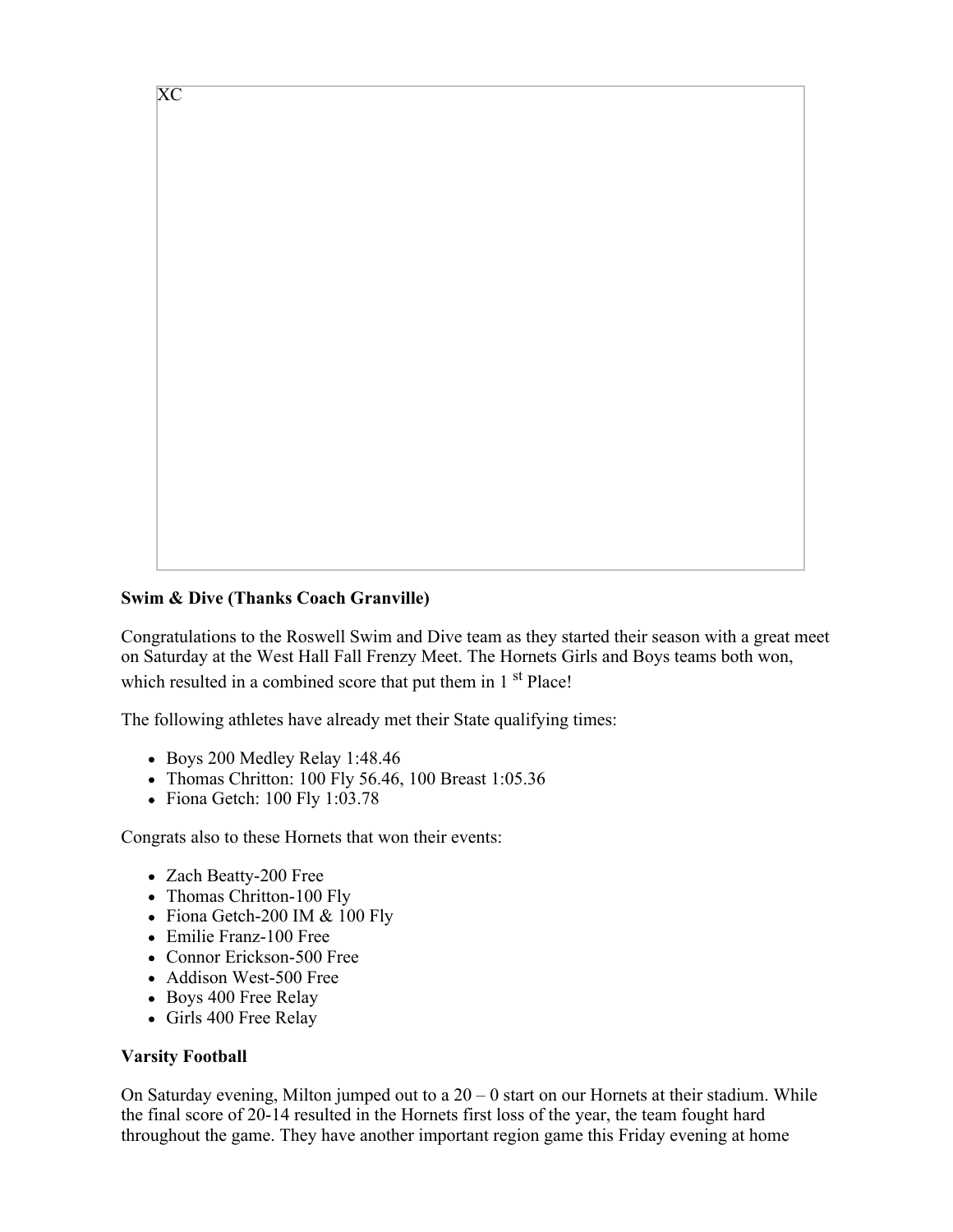

(Image from blogs.va.gov)

**Veterans Day is Wednesday, November 11, 2020. Thank you to all who have served our country in uniform.**

# **Upcoming Events at Roswell High School**

Please remember to check our school website and official social media channels for the most upto-date information about all that is going on at our school.

| <b>Roswell High School</b>   |                             |                   |  |  |  |  |
|------------------------------|-----------------------------|-------------------|--|--|--|--|
| <b>November Events</b>       |                             |                   |  |  |  |  |
| Wednesday, November 18, 2020 | School Governance Council   | $4:00$ PM   TEAMS |  |  |  |  |
| Monday, November 23, 2020    | Thanksgiving Holidays Begin |                   |  |  |  |  |
| Friday, November 27, 2020    | Thanksgiving Holidays End   |                   |  |  |  |  |

*Have a great week and thank you for your support of Roswell High School.*